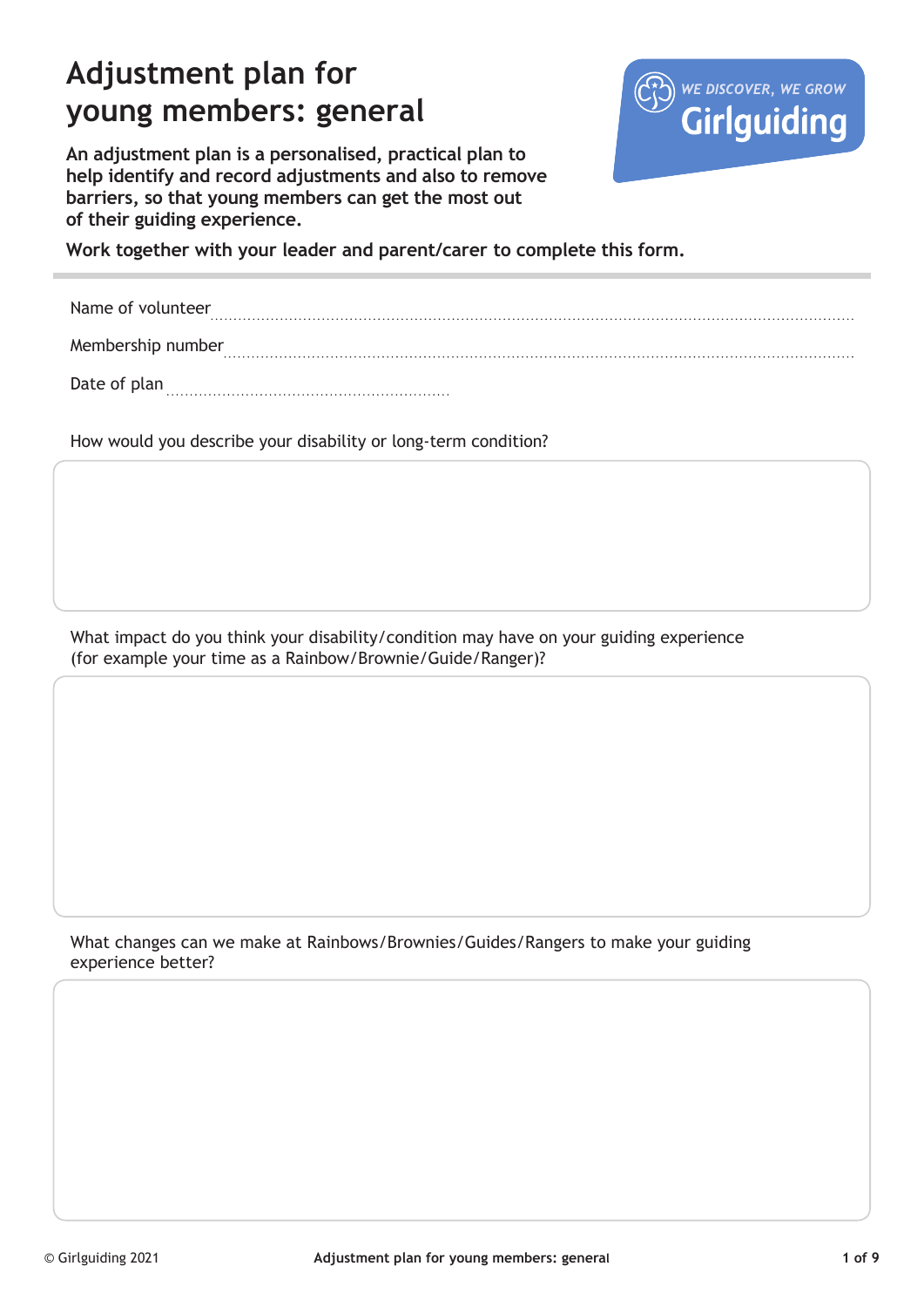### **How do you like to communicate?**

Our communication passports and visual timetables help our autistic members or members with learning disabilities tell others all about themselves – so you don't need to communicate verbally.

Would these be helpful for you?

Ask for more information by emailing **infoteam@girlguiding.org.uk**

What helps you participate in group activities?

What can affect your senses (if applicable)?

What can affect your movement and mobility (if applicable)?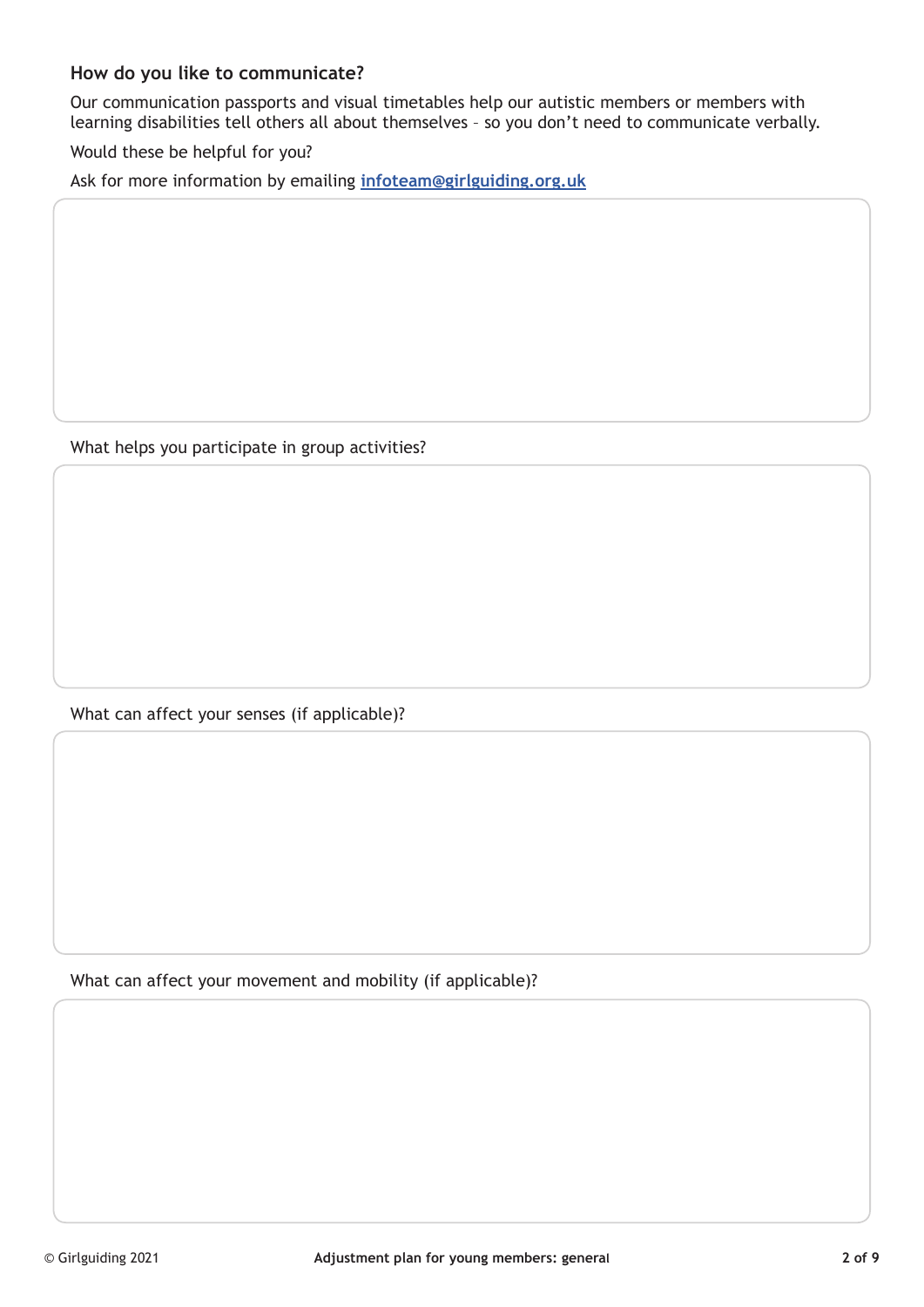## **Your independence**

Use this section to tell us about any support you need with:

- Sleep/bedtime
- Eating/drinking
- Washing/bathing
- Toileting
- Dressing and undressing

#### **Your equipment/medications (if applicable)**

Describe your equipment/medications, including dosage and frequency (if applicable)

Where should your medication/equipment be kept when you're at unit meetings and on trips?

Who can administer/use this?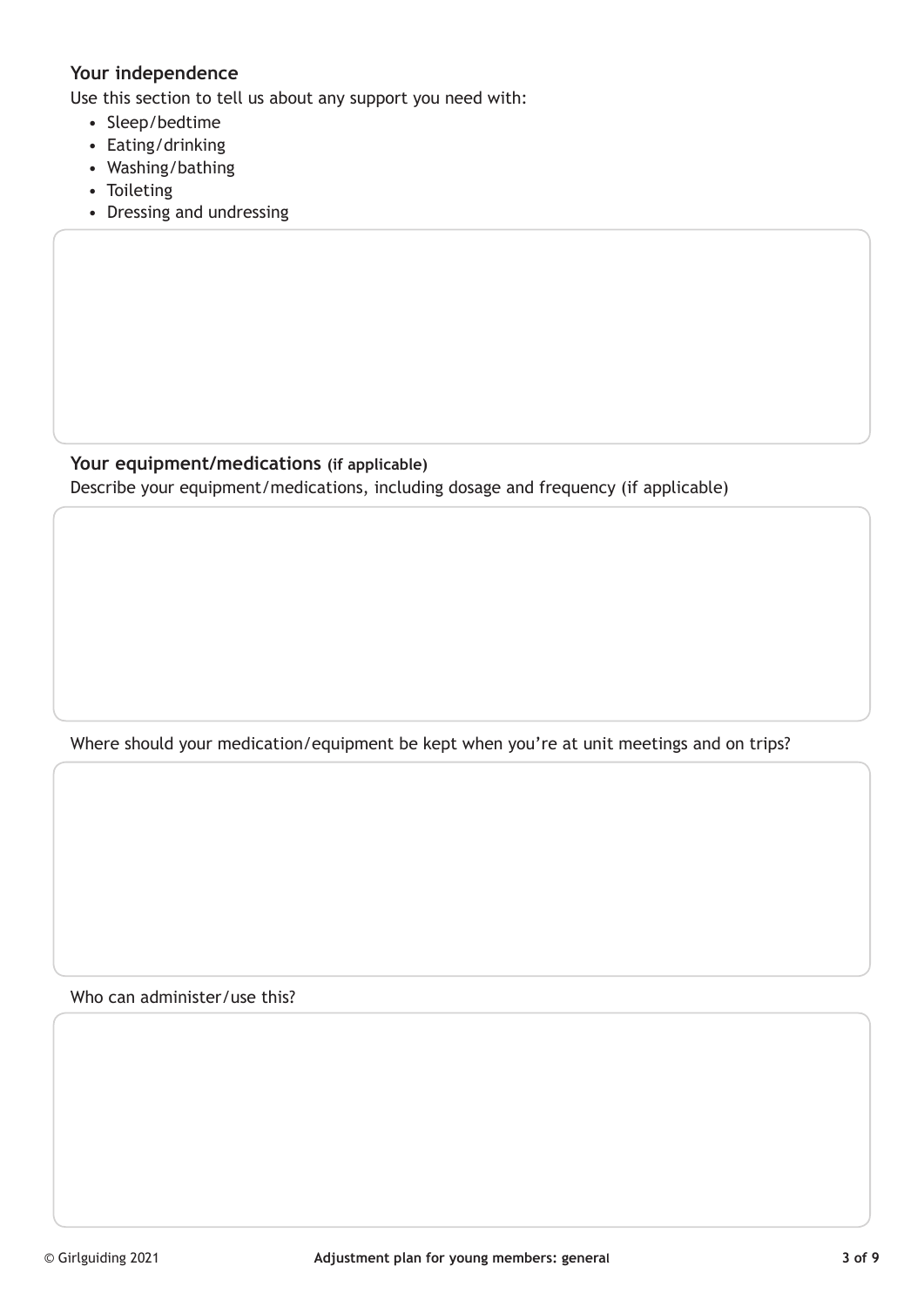What changes might we need to make for unit events, trips or visits, including residential events?

### **Triggers (if applicable)** Are there any situations that can be a trigger for you? Remember to think about trips as well as unit meetings.

What coping mechanisms do you find useful (for example spending time in a quiet space)?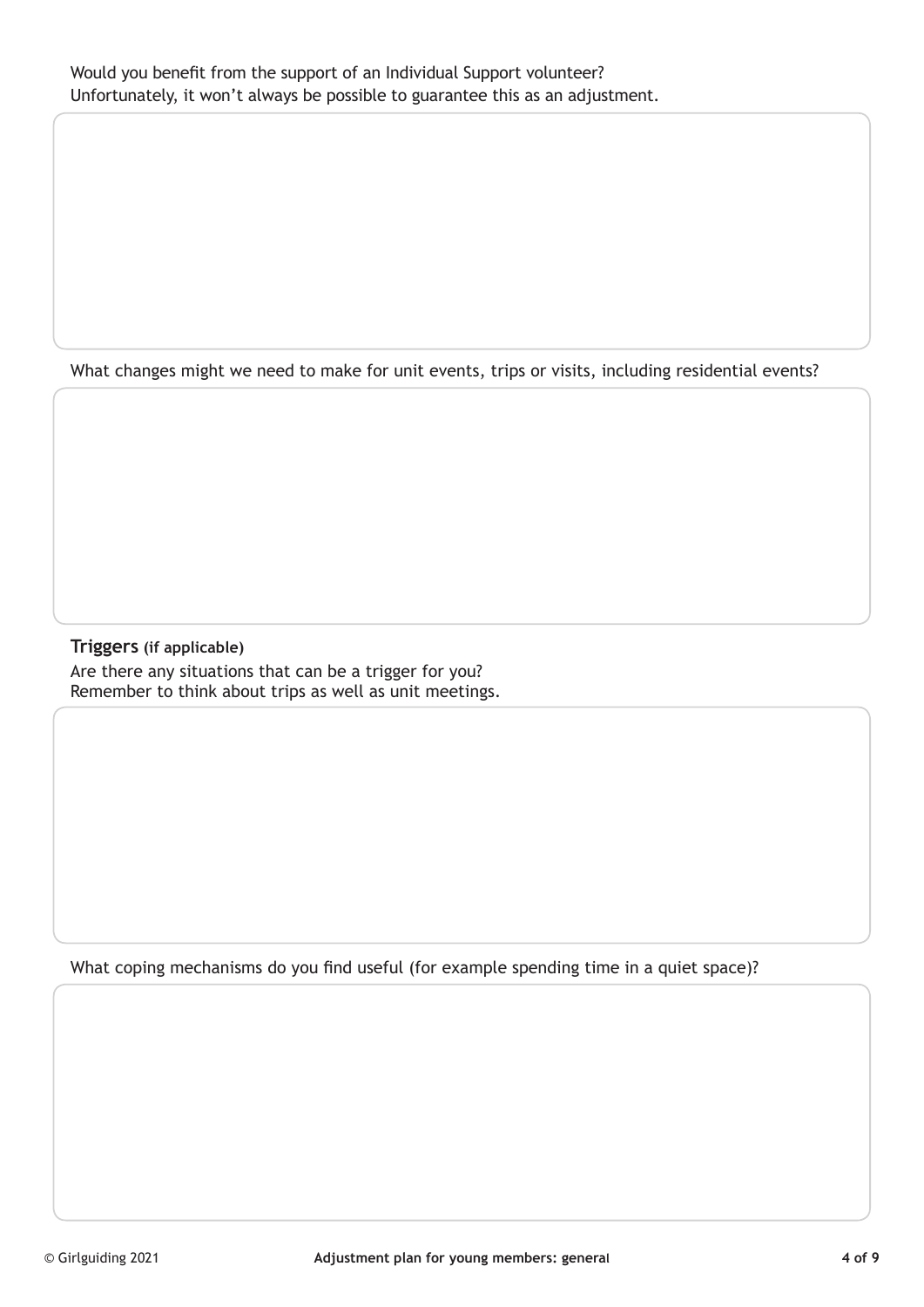## **Early warning signs (if applicable)**

How can a leader recognise if things aren't going to plan (for example you're feeling unwell, something has made you feel uncomfortable or you don't feel like you can take part)?

How would you let your leader know?

What can we do to help if things aren't going to plan?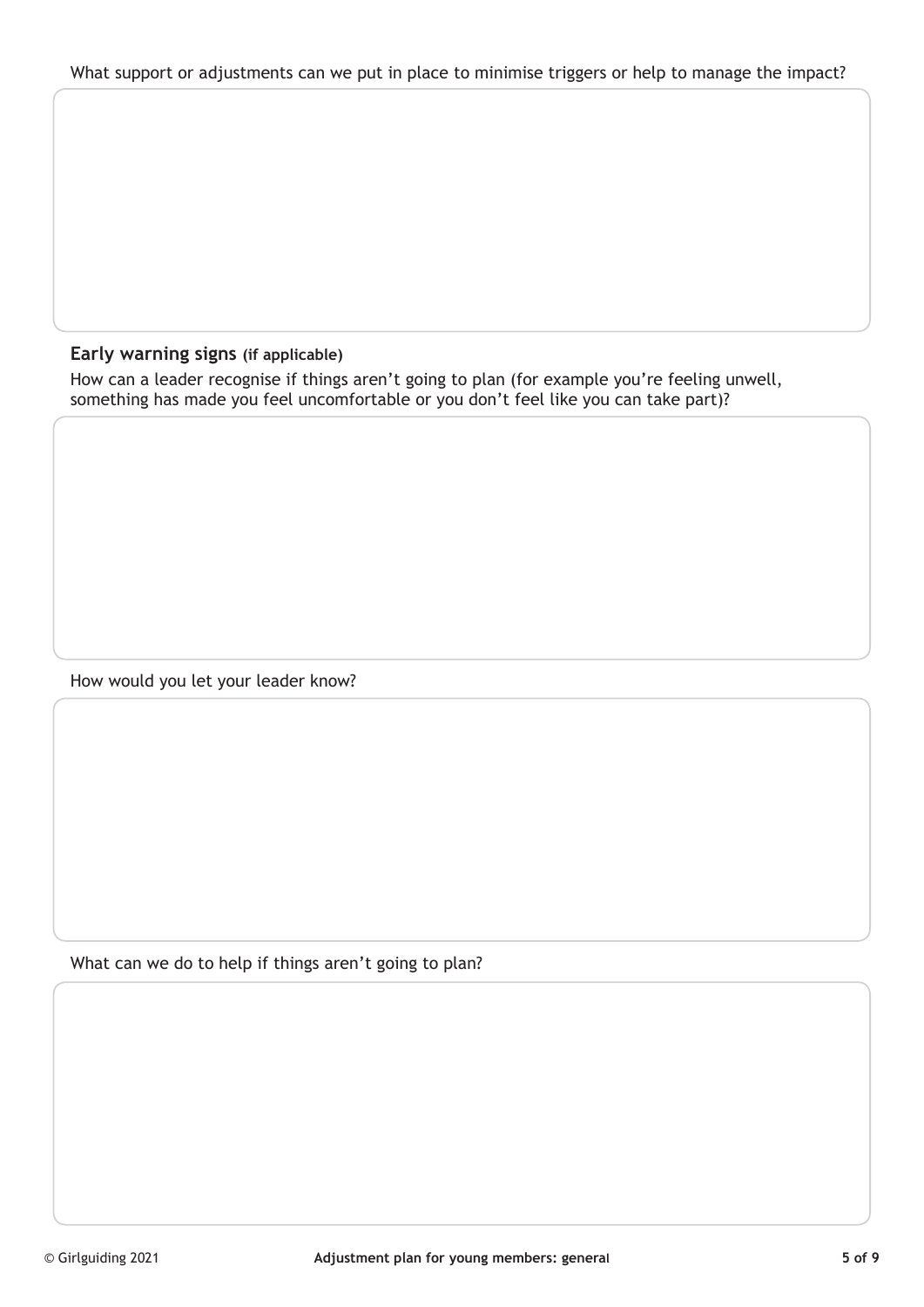## **Crisis/emergency plan**

Crisis refers to a point where you need help to keep safe. What would a crisis look like for you?

How will other volunteers recognise that a crisis is happening?

What should other volunteers do in a crisis (for example call your emergency contact, call a medical professional or help keep you calm)?

What are your emergency medication needs? Please include dosage and how to administer this (if applicable).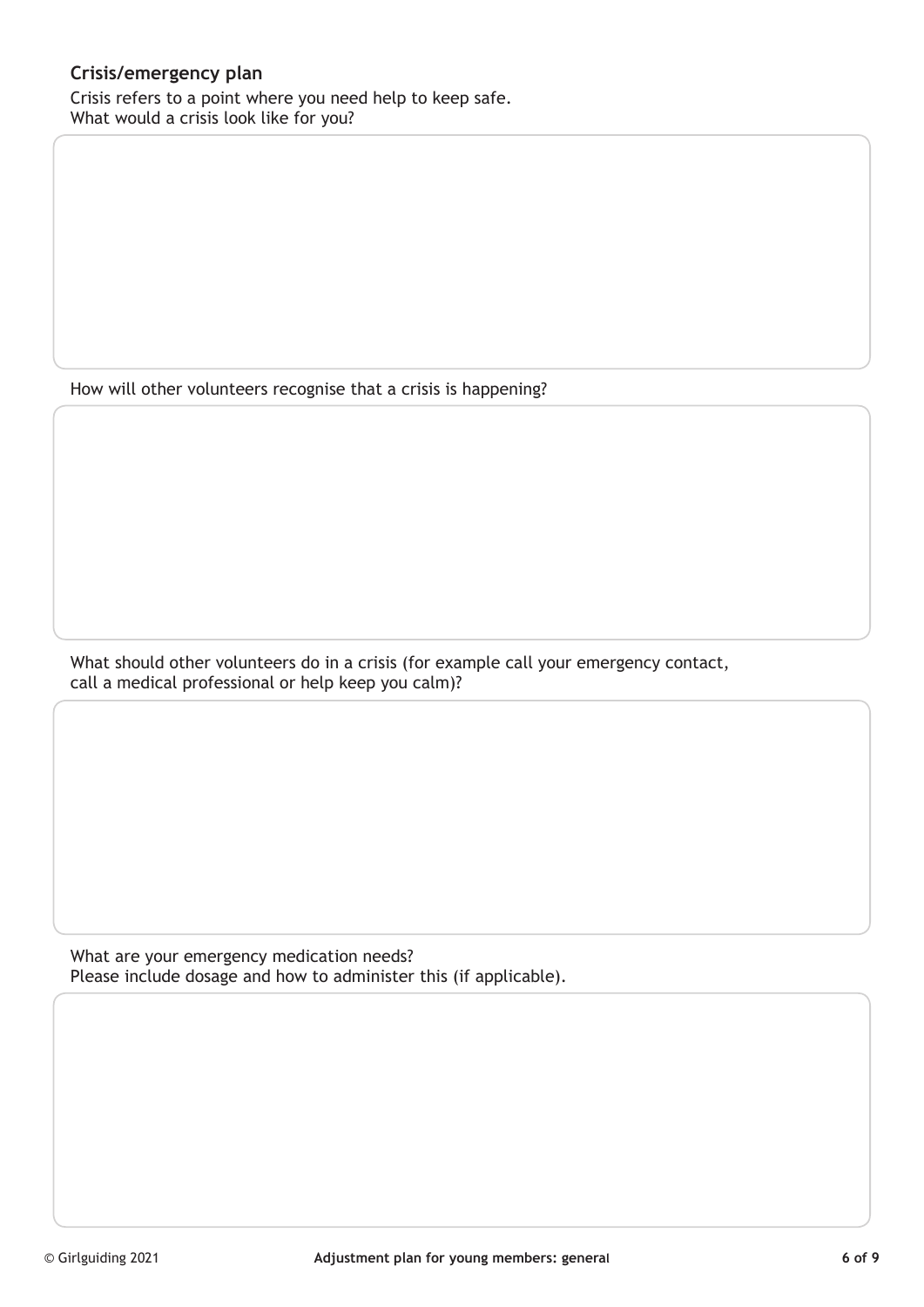Adjustments identified in this plan.

## **Plan for review**

How often will you review and update this plan to check it's working well?

Next review date **Markon** Mext review date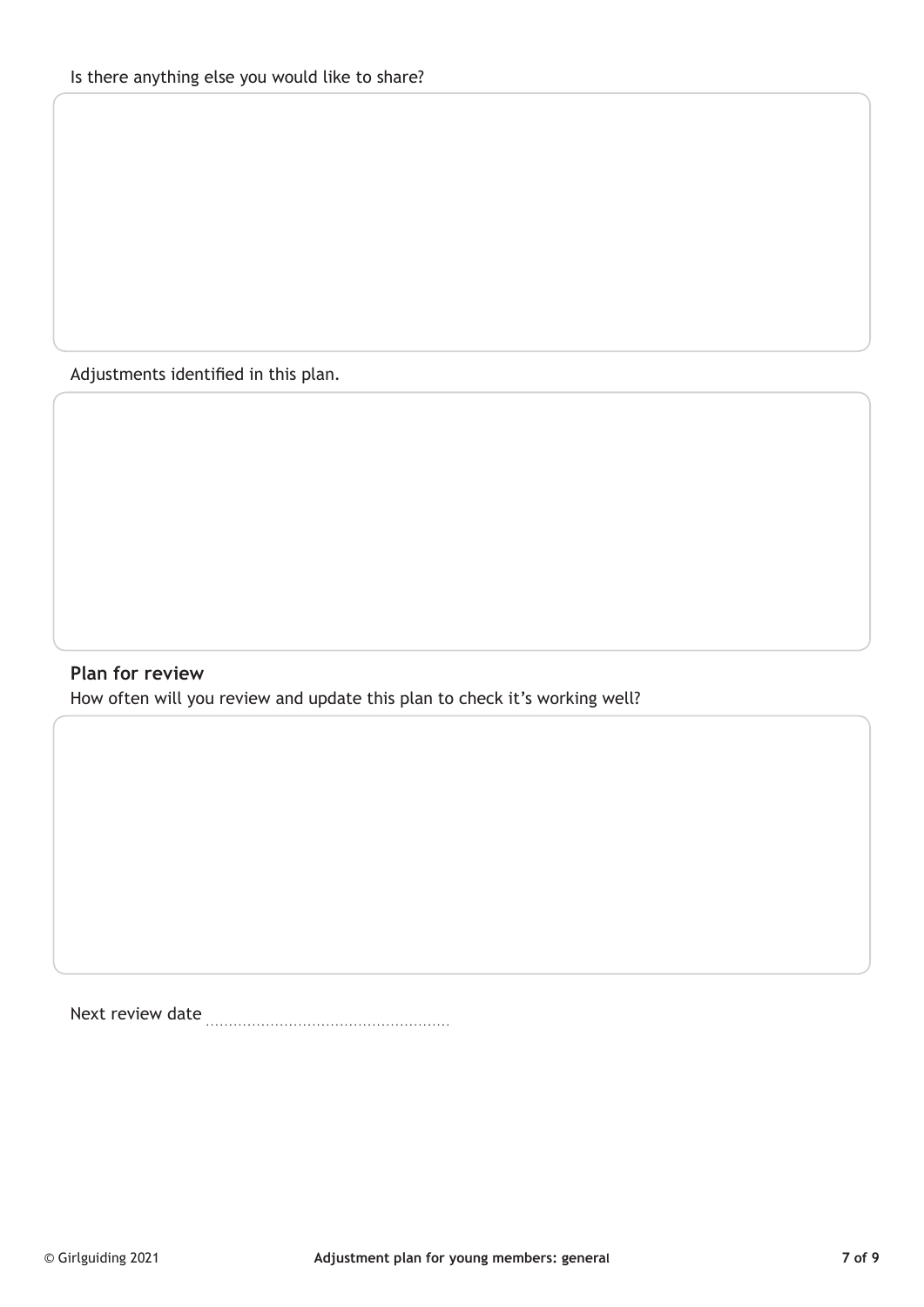#### **By signing, I agree:**

- That the information given on this form is accurate, to the best of my knowledge, at the time of writing.
- That I am comfortable with the adjustments agreed in this plan and am comfortable for Girlguiding volunteers to make the adjustments agreed.

Signature(s) of parent/carer (if young member is under the age of 18, or 16 in Scotland) (under 16 in Scotland))

Signature of young member (if over the age of 18, or 16 in Scotland)

Date

#### **By signing, I agree:**

- That the information given on this form is accurate, to the best of my knowledge, at the time of writing.
- That I am comfortable with the adjustments agreed in this adjustment plan. I confirm that the person responsible for making the adjustments agreed in this plan is competent (and suitably trained, where necessary) to carry out the agreed tasks.
- That I agree to follow this plan, as far as possible.

Name(s) of person responsible for making adjustments agreed in this adjustment plan (for example unit leader/first aider)

| Role      |  |
|-----------|--|
|           |  |
| Signature |  |
| Date      |  |

#### **By signing, I agree:**

- That the information given on this form is accurate, to the best of my knowledge, at the time of writing.
- That I am comfortable with the adjustments agreed in this adjustment plan. I confirm that the person responsible for making the adjustments agreed in this plan is competent (and suitably trained, where necessary) to carry out the agreed tasks.

Name of unit leader (if different from above)

Role Signature **continuum continuum continuum continuum continuum continuum continuum continuum continuum continuum continuum continuum continuum continuum continuum continuum continuum continuum continuum continuum continuum c** Date